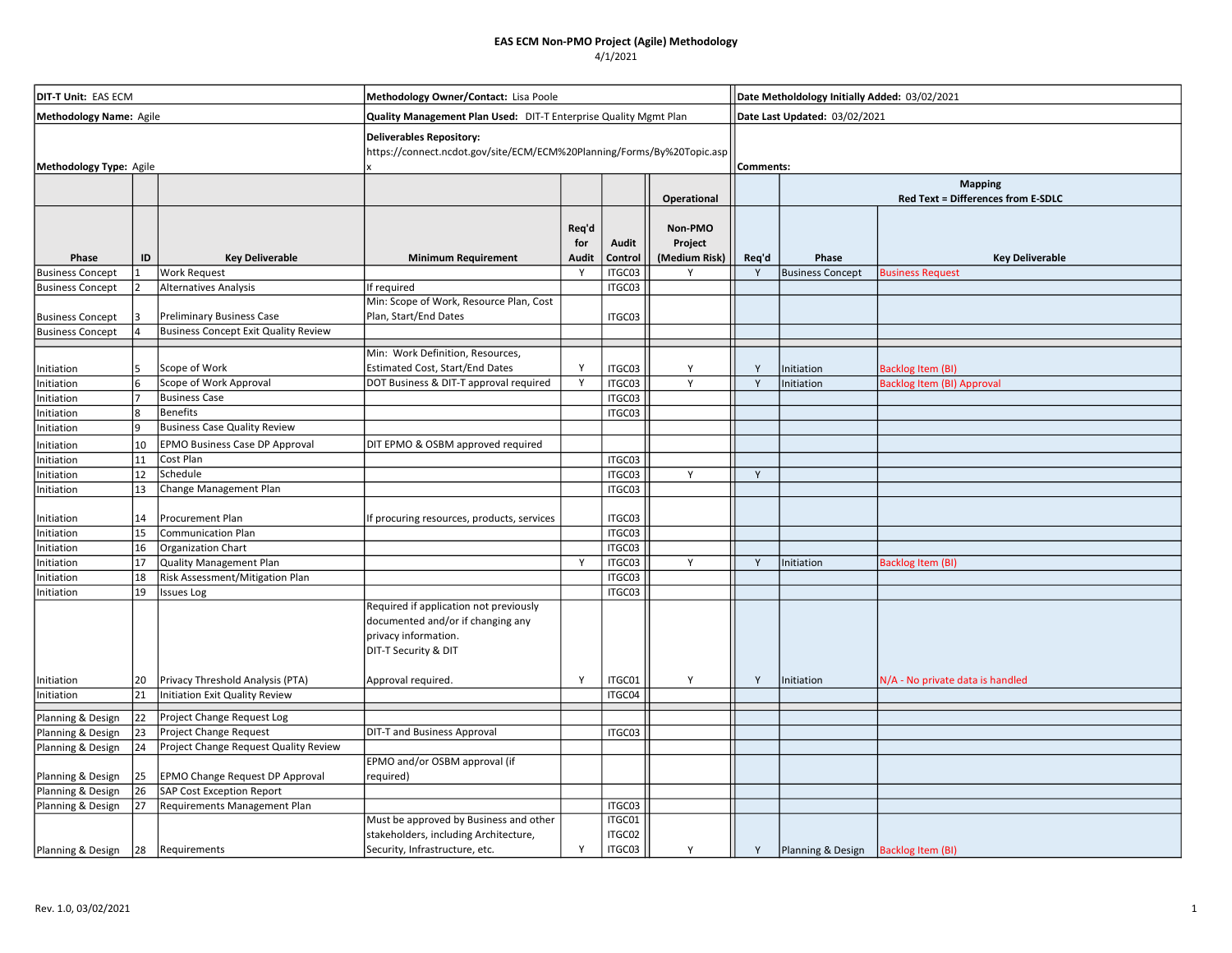|                   |    |                                          |                                         |                              |                  | Operational                         |       | <b>Mapping</b><br>Red Text = Differences from E-SDLC |                                                          |  |
|-------------------|----|------------------------------------------|-----------------------------------------|------------------------------|------------------|-------------------------------------|-------|------------------------------------------------------|----------------------------------------------------------|--|
| Phase             | ID | <b>Key Deliverable</b>                   | <b>Minimum Requirement</b>              | Req'd<br>for<br><b>Audit</b> | Audit<br>Control | Non-PMO<br>Project<br>(Medium Risk) | Req'd | Phase                                                | <b>Key Deliverable</b>                                   |  |
|                   |    |                                          | Required on all sizes of work except on |                              | ITGC01           |                                     |       |                                                      |                                                          |  |
|                   |    |                                          | small operational work, this may be     |                              | ITGC02           |                                     |       |                                                      |                                                          |  |
| Planning & Design | 29 | <b>Requirements Approval</b>             | included in Work Definition.            | v                            | ITGC03           | Υ                                   | Y     | Planning & Design                                    | <b>Backlog Item (BI) Approval</b>                        |  |
| Planning & Design | 30 | Requirements Traceability Matrix         |                                         |                              |                  |                                     |       |                                                      |                                                          |  |
|                   |    |                                          |                                         |                              | ITGC01           |                                     |       |                                                      |                                                          |  |
| Planning & Design | 32 | Architecture Design                      |                                         |                              | ITGC02           |                                     |       |                                                      |                                                          |  |
| Planning & Design | 33 | Architecture DP Quality Review           | If required by EPMO                     |                              |                  |                                     |       |                                                      |                                                          |  |
|                   |    |                                          | If required by EPMO                     |                              | ITGC01           |                                     |       |                                                      |                                                          |  |
| Planning & Design | 34 | EPMO Architecture DP Approval            | DIT Architecture Approval required      |                              | ITGC02           |                                     |       |                                                      |                                                          |  |
| Planning & Design | 35 | Security DP Quality Review               | If required by EPMO                     |                              |                  |                                     |       |                                                      |                                                          |  |
|                   |    |                                          | If required by EPMO                     |                              | ITGC01           |                                     |       |                                                      |                                                          |  |
| Planning & Design | 36 | EPMO Security DP Approval                | <b>DIT Approval Required</b>            |                              | ITGC02           |                                     |       |                                                      |                                                          |  |
|                   |    |                                          | If required, complete                   |                              |                  |                                     |       |                                                      |                                                          |  |
|                   | 37 | Architecture Exception Request           | <b>DIT Approval Required</b>            |                              |                  | Y                                   | Y     |                                                      |                                                          |  |
| Planning & Design |    |                                          | If required, complete                   |                              |                  |                                     |       |                                                      |                                                          |  |
|                   |    |                                          |                                         |                              |                  | Y                                   | Y     |                                                      |                                                          |  |
| Planning & Design | 38 | <b>NCID Exception Request</b>            | <b>DIT Approval Required</b>            |                              | ITGC01           |                                     |       |                                                      |                                                          |  |
|                   |    |                                          | If required, complete                   |                              |                  |                                     |       |                                                      |                                                          |  |
| Planning & Design | 39 | <b>Security Exception Request</b>        | <b>DIT Approval Required</b>            |                              | ITGC01           | Y                                   | Y     |                                                      |                                                          |  |
| Planning & Design | 40 | Design Document                          |                                         | Y                            | ITGC03           | Y                                   | Y     | Planning & Design                                    | N/A - Out of the box configuration of vendor application |  |
|                   |    |                                          | Business and other stakeholders         |                              |                  |                                     |       |                                                      |                                                          |  |
| Planning & Design | 41 | Design Approval                          | approvals                               | Y                            | ITGC03           | Y                                   | Y     | Planning & Design                                    | N/A - Out of the box configuration of vendor application |  |
| Planning & Design | 42 | <b>Business Continuity Plan</b>          | If required                             |                              | ITGC03           |                                     |       |                                                      |                                                          |  |
| Planning & Design | 43 | Disaster Recovery Plan                   | If required                             |                              | ITGC03           |                                     |       |                                                      |                                                          |  |
| Planning & Design | 44 | <b>Training Plan</b>                     | If required                             |                              | ITGC03           |                                     |       |                                                      |                                                          |  |
| Planning & Design | 45 | Test Plan                                |                                         |                              |                  | Y                                   | Y     |                                                      |                                                          |  |
| Planning & Design | 46 | Acceptance Process and Criteria          |                                         |                              | ITGC03           | Y                                   | Y     |                                                      |                                                          |  |
|                   |    |                                          | Must be approved by Business and other  |                              |                  |                                     |       |                                                      |                                                          |  |
| Planning & Design | 47 | Acceptance Process and Criteria Approval | <b>Istakeholders</b>                    |                              | ITGC03           | Y                                   | Y     |                                                      |                                                          |  |
|                   |    |                                          | Required if there are changes to the    |                              |                  |                                     |       |                                                      |                                                          |  |
| Planning & Design | 48 | Operational Level Agreement (OLA)        | current OLA.                            |                              | ITGC04           | Y                                   | Y     |                                                      |                                                          |  |
|                   |    | Operational Level Agreement (OLA)        | If required                             |                              |                  |                                     |       |                                                      |                                                          |  |
| Planning & Design | 49 | Approval                                 | Must be approved by IT Stakeholders     |                              | ITGC04           | Y                                   | Y     |                                                      |                                                          |  |
| Planning & Design | 50 | <b>Business Approval to Exit P&amp;D</b> |                                         |                              | ITGC03           |                                     |       |                                                      |                                                          |  |
| Planning & Design | 51 | P&D Exit Quality Review                  |                                         |                              | ITGC04           |                                     |       |                                                      |                                                          |  |
| Planning & Design |    | If RFP required, deliverables below:     |                                         |                              |                  |                                     |       |                                                      | If RFP required, deliverables below:                     |  |
|                   |    | RFP Request for Commodity/Service        |                                         |                              |                  |                                     |       |                                                      |                                                          |  |
| Planning & Design | 52 | Form                                     |                                         |                              | ITGC04           | Y                                   | Y     |                                                      |                                                          |  |
| Planning & Design | 53 | RFP Disaster Recovery Assessment         |                                         |                              | ITGC04           | Y                                   | Y     |                                                      |                                                          |  |
| Planning & Design | 54 | RFP Sourcing Exception Request           | If required for the RFP                 |                              | ITGC04           | Y                                   | Y     |                                                      |                                                          |  |
| Planning & Design | 55 | RFP Hosting Exception Request            | If required for the RFP                 |                              | ITGC04           | Y                                   | Y     |                                                      |                                                          |  |
|                   |    |                                          |                                         |                              | ITGC03           |                                     |       |                                                      |                                                          |  |
| Planning & Design | 56 | RFP and Attachments                      |                                         |                              | ITGC04           | Y                                   | Y     |                                                      |                                                          |  |
|                   |    |                                          |                                         |                              | ITGC03           |                                     |       |                                                      |                                                          |  |
| Planning & Design | 57 | RFP Proposal Evaluation Plan             |                                         |                              | ITGC04           | Y                                   | Y     |                                                      |                                                          |  |
| Planning & Design | 58 | RFP Content Submission                   |                                         |                              |                  |                                     |       |                                                      |                                                          |  |
|                   |    |                                          |                                         |                              | ITGC03           |                                     |       |                                                      |                                                          |  |
| Planning & Design | 59 | RFP Individual Evaluation Workbooks      |                                         |                              | ITGC04           | Υ                                   | Y     |                                                      |                                                          |  |
|                   |    |                                          |                                         |                              |                  |                                     |       |                                                      |                                                          |  |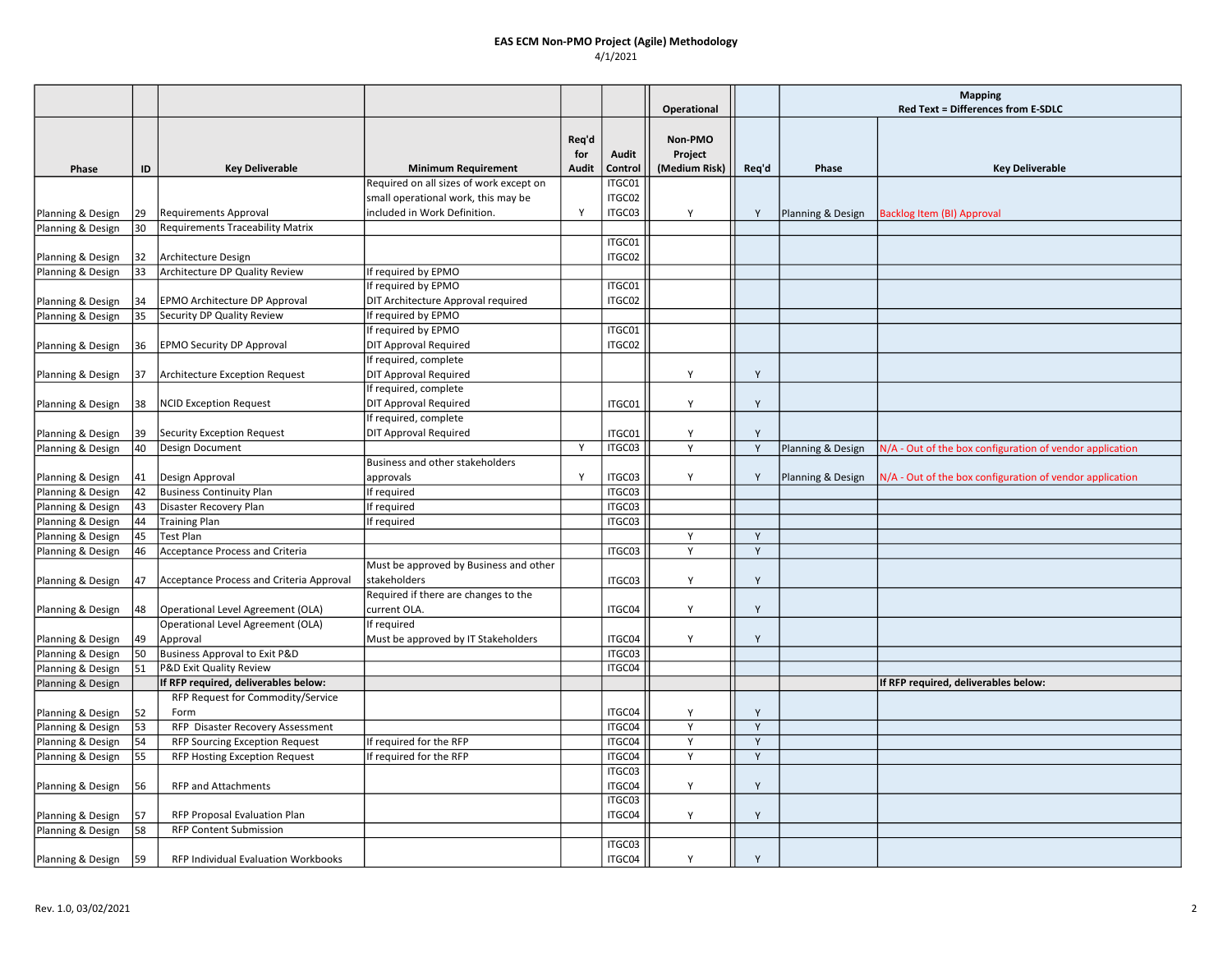|                   |    |                                        |                                        |              |         |                    |             | <b>Mapping</b> |                                                           |  |
|-------------------|----|----------------------------------------|----------------------------------------|--------------|---------|--------------------|-------------|----------------|-----------------------------------------------------------|--|
|                   |    |                                        |                                        |              |         | Operational        |             |                | <b>Red Text = Differences from E-SDLC</b>                 |  |
|                   |    |                                        |                                        | Req'd<br>for | Audit   | Non-PMO<br>Project |             |                |                                                           |  |
| Phase             | ID | <b>Key Deliverable</b>                 | <b>Minimum Requirement</b>             | Audit        | Control | (Medium Risk)      | Req'd       | Phase          | <b>Key Deliverable</b>                                    |  |
|                   |    | RFP Oral Presentation/Demonstration    |                                        |              | ITGC03  |                    |             |                |                                                           |  |
| Planning & Design | 60 | Guide                                  |                                        |              | ITGC04  | Y                  | Y           |                |                                                           |  |
| Planning & Design | 61 | RFP Consensus Evaluation Workbook      |                                        |              | ITGC03  | Y                  | Y           |                |                                                           |  |
|                   |    | RFP Evaluation Report with Award       |                                        |              | ITGC03  |                    |             |                |                                                           |  |
| Planning & Design | 62 | Recommendation                         |                                        |              | ITGC04  | Υ                  | Y           |                |                                                           |  |
|                   |    |                                        | Business and other stakeholders        |              | ITGC03  |                    |             |                |                                                           |  |
| Planning & Design | 63 | RFP Evaluation Report Approvals        | approvals required.                    |              | ITGC04  | Y                  | Y           |                |                                                           |  |
| Planning & Design | 64 | <b>RFP CIO Presentation</b>            |                                        |              |         | Y                  | Y           |                |                                                           |  |
| Planning & Design | 65 | RFP Evaluation Review Checklist        |                                        |              |         |                    |             |                |                                                           |  |
| Planning & Design | 66 | EPMO RFP Review DP Approval            | <b>DPMO Approval Required</b>          |              |         |                    |             |                |                                                           |  |
|                   |    | EPMO Contract Award Review DP          |                                        |              |         |                    |             |                |                                                           |  |
| Planning & Design | 67 | Approval                               | DPMO Approval Required                 |              |         |                    |             |                |                                                           |  |
|                   |    | If Invitation for Bid (IFB) required,  |                                        |              |         |                    |             |                |                                                           |  |
| Planning & Design |    | deliverables below:                    |                                        |              |         |                    |             |                | If Invitation for Bid (IFB) required, deliverables below: |  |
|                   |    |                                        |                                        |              | ITGC03  |                    |             |                |                                                           |  |
| Planning & Design | 68 | IFB Request for Commodity/Service Form |                                        |              | ITGC04  | Y                  | Y           |                |                                                           |  |
|                   |    |                                        |                                        |              | ITGC03  |                    |             |                |                                                           |  |
| Planning & Design | 69 | IFB Disaster Recovery Assessment       | If required for IFB                    |              | ITGC04  | Y                  | Y           |                |                                                           |  |
| Planning & Design | 70 | <b>IFB Sourcing Exception Request</b>  | If required for IFB                    |              | ITGC04  | Y                  | $\mathsf Y$ |                |                                                           |  |
| Planning & Design | 71 | IFB Hosting Exception Request          | If required for IFB                    |              | ITGC04  | Y                  | Y           |                |                                                           |  |
|                   |    |                                        |                                        |              | ITGC03  |                    |             |                |                                                           |  |
| Planning & Design | 72 | IFB and Attachments                    |                                        |              | ITGC04  | Y                  | Y           |                |                                                           |  |
|                   |    |                                        |                                        |              | ITGC03  |                    |             |                |                                                           |  |
| Planning & Design | 73 | <b>IFB Statement of Work</b>           | May be required for Extensive Services |              | ITGC04  | Y                  | Y           |                |                                                           |  |
| Planning & Design | 74 | IFB Bid Review Checklist               |                                        |              |         | Y                  | Y           |                |                                                           |  |
|                   |    |                                        | Business and other stakeholders        |              |         |                    |             |                |                                                           |  |
| Planning & Design | 75 | <b>IFB Award Approval</b>              | approvals required.                    |              | ITGC04  | Y                  | Y           |                |                                                           |  |
|                   |    | IF Request for Quote (RFQ) required,   |                                        |              |         |                    |             |                |                                                           |  |
| Planning & Design |    | deliverables below:                    |                                        |              |         |                    |             |                | IF Request for Quote (RFQ) required, deliverables below:  |  |
|                   |    | RFQ Request for Commodity/Service      |                                        |              | ITGC03  |                    |             |                |                                                           |  |
| Planning & Design | 76 | Form                                   |                                        |              | ITGC04  | Y                  | Y           |                |                                                           |  |
|                   |    |                                        |                                        |              | ITGC03  |                    |             |                |                                                           |  |
| Planning & Design | 77 | RFQ Disaster Recovery Assessment       | If required for RFQ                    |              | ITGC04  | Υ                  | Υ           |                |                                                           |  |
| Planning & Design | 78 | RFQ Sourcing Exception Request         | If required for RFQ                    |              | ITGC04  | Y                  | Y           |                |                                                           |  |
| Planning & Design | 79 | RFQ Hosting Exception Request          | If required for RFQ                    |              | ITGC04  | Y                  | Y           |                |                                                           |  |
|                   |    |                                        |                                        |              | ITGC03  |                    |             |                |                                                           |  |
| Planning & Design | 80 | RFQ and Attachments                    |                                        |              | ITGC04  | Y                  | Y           |                |                                                           |  |
|                   |    |                                        |                                        |              | ITGC03  |                    |             |                |                                                           |  |
| Planning & Design | 81 | RFQ Market Research                    |                                        |              | ITGC04  | Y                  | Y           |                |                                                           |  |
| Planning & Design | 82 | RFQ Estimate or Unofficial Quote       |                                        |              | ITGC04  | Y                  | Y           |                |                                                           |  |
|                   |    |                                        |                                        |              | ITGC03  |                    |             |                |                                                           |  |
| Planning & Design | 83 | RFQ Statement of Work                  |                                        |              | ITGC04  | Υ                  | Y           |                |                                                           |  |
|                   |    |                                        |                                        |              | ITGC03  |                    |             |                |                                                           |  |
| Planning & Design | 84 | RFQ Quote Review Document              |                                        |              | ITGC04  | Y                  | Y           |                |                                                           |  |
|                   |    |                                        | Business and other stakeholders        |              |         |                    |             |                |                                                           |  |
| Planning & Design | 85 | RFQ Award Approval                     | approvals required.                    |              | ITGC04  | Y                  | Y           |                |                                                           |  |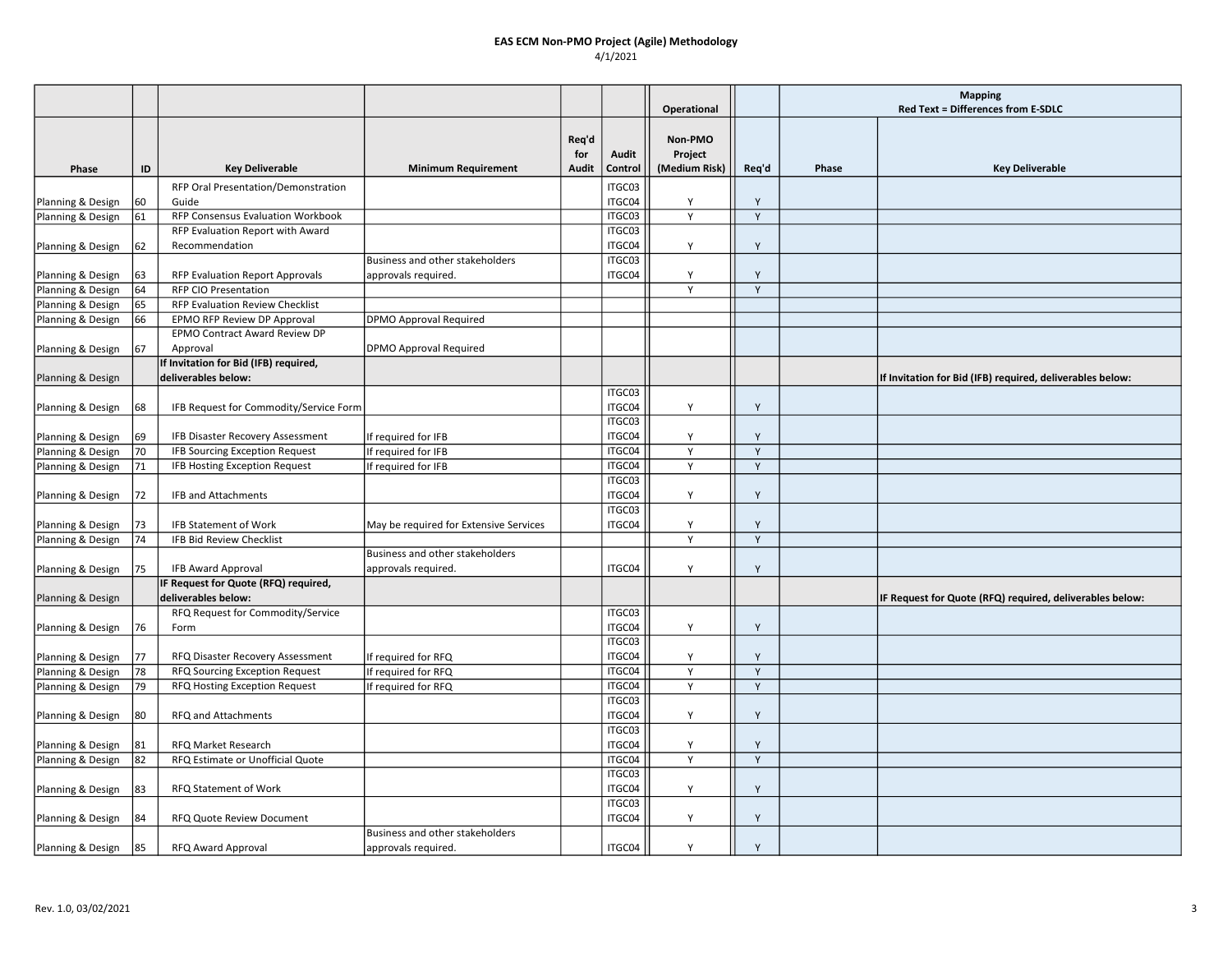|                            |     |                                                                              |                                                                             |                              |                  | Operational                         |       | <b>Mapping</b><br>Red Text = Differences from E-SDLC |                                                                              |  |
|----------------------------|-----|------------------------------------------------------------------------------|-----------------------------------------------------------------------------|------------------------------|------------------|-------------------------------------|-------|------------------------------------------------------|------------------------------------------------------------------------------|--|
| Phase                      | ID  | <b>Key Deliverable</b>                                                       | <b>Minimum Requirement</b>                                                  | Req'd<br>for<br><b>Audit</b> | Audit<br>Control | Non-PMO<br>Project<br>(Medium Risk) | Req'd | Phase                                                | <b>Key Deliverable</b>                                                       |  |
| Planning & Design          |     | If Contract Modifications through<br>Amendment required, deliverables below: |                                                                             |                              |                  |                                     |       |                                                      | If Contract Modifications through Amendment required,<br>deliverables below: |  |
| Planning & Design          | 86  | Amendment Request for<br>Commodity/Service Form                              |                                                                             |                              | ITGC03<br>ITGC04 | Y                                   | Y     |                                                      |                                                                              |  |
| Planning & Design          | 87  | Amendment Disaster Recovery<br>Assessment                                    | May be required if change in scope of<br>work                               |                              | ITGC03<br>ITGC04 | Y                                   | Y     |                                                      |                                                                              |  |
| Planning & Design          | 88  | Amendment Sourcing Exception Request                                         | If required for Amendment                                                   |                              | ITGC04           | Y                                   | Y     |                                                      |                                                                              |  |
| Planning & Design          | 89  | Amendment Hosting Exception Request                                          | If required for Amendment                                                   |                              | ITGC04           | Y                                   | Y     |                                                      |                                                                              |  |
|                            |     |                                                                              |                                                                             |                              | ITGC03           |                                     |       |                                                      |                                                                              |  |
| Planning & Design          | 90  | Amendment and Attachments                                                    |                                                                             |                              | ITGC04           | Y                                   | Y     |                                                      |                                                                              |  |
| Planning & Design          | 91  | Amendment Market Research                                                    |                                                                             |                              | ITGC03<br>ITGC04 | Y                                   | Y     |                                                      |                                                                              |  |
| Planning & Design          | 92  | Amendment Estimate or Unofficial Quote                                       |                                                                             |                              | ITGC03<br>ITGC04 | Y                                   | Y     |                                                      |                                                                              |  |
|                            |     |                                                                              | May be required for additional work                                         |                              | ITGC03           |                                     |       |                                                      |                                                                              |  |
| Planning & Design          | 93  | Amendment Statement of Work                                                  | within scope of work in existing contract                                   |                              | ITGC04           | Y                                   | Y     |                                                      |                                                                              |  |
|                            |     |                                                                              | Business and other stakeholders                                             |                              |                  |                                     |       |                                                      |                                                                              |  |
| Planning & Design          | 94  | Amendment Approval                                                           | approvals required.                                                         |                              | ITGC04           | Y                                   | Y     |                                                      |                                                                              |  |
|                            |     | IF Request for Information (RFI),                                            |                                                                             |                              |                  |                                     |       |                                                      |                                                                              |  |
| Planning & Design          |     | deliverables below:                                                          |                                                                             |                              |                  |                                     |       |                                                      | IF Request for Information (RFI), deliverables below:                        |  |
| Planning & Design          | 95  | RFI                                                                          |                                                                             |                              | ITGC03<br>ITGC04 | Y                                   | Y     |                                                      |                                                                              |  |
|                            |     |                                                                              |                                                                             |                              | ITGC01           |                                     |       |                                                      |                                                                              |  |
| Execute & Build            | 31  | Application Architecture Design (AAD)                                        | DIT-T Architecture Approval Required                                        | Y                            | ITGC02           | Y                                   | Y     | Execute & Build                                      | N/A - No infrastructure work                                                 |  |
| Execute & Build            | 96  | Code Structural Quality Analysis (CAST)<br>Report                            | If required                                                                 |                              |                  |                                     |       |                                                      |                                                                              |  |
| Execute & Build            | 97  | Component Integration Test (CIT) Approved                                    |                                                                             | <b>V</b>                     | ITGC02           | Y                                   | Y     | Execute & Build                                      | Regression Testing Document, Backlog Item (BI) Approval Task                 |  |
| Execute & Build            | 98  | System Integration Test (SIT) Approved                                       |                                                                             | Y                            | ITGC02           | Y                                   | Y     | Execute & Build                                      | Regression Testing Document, Backlog Item (BI) Approval Task                 |  |
| Execute & Build            | 99  | Performance Testing Approved                                                 | If required                                                                 |                              |                  | Y                                   | Y     |                                                      |                                                                              |  |
| Execute & Build            |     | 100   IT Testing Complete Approval                                           |                                                                             | Y                            | ITGC02           | Y                                   | Y     | Execute & Build                                      | <b>Backlog Item (BI) Approval Task</b>                                       |  |
|                            |     |                                                                              | IT management involves users in the<br>design of applications, selection of |                              |                  |                                     |       |                                                      |                                                                              |  |
| <b>Execute &amp; Build</b> |     | 101 User Acceptance Plan and Script                                          | packaged software and testing thereof.                                      | Y                            | ITGC03           | Y                                   | Y     | Execute & Build                                      | <b>Product Demo or User Testing Scenarios</b>                                |  |
| Execute & Build            | 102 | Sponsor Approved UAT                                                         |                                                                             | Y                            | ITGC03           | Y                                   | Y     | Execute & Build                                      | <b>Verbal or Email Approval</b>                                              |  |
| Execute & Build            | 103 | Implementation Plan                                                          |                                                                             |                              |                  |                                     |       |                                                      |                                                                              |  |
| Execute & Build            |     | 104 Go Live Readiness Assessment                                             |                                                                             | Y                            | ITGC03           | Y                                   | Y     | Execute & Build                                      | <b>UAT Approval</b>                                                          |  |
| Execute & Build            |     | 105 Go Live Approval                                                         | Business and other Stakeholders approval                                    | Y                            | ITGC03           | Y                                   | Y     | Execute & Build                                      | Product Owner Approval; BI Closed                                            |  |
|                            |     | Project Go Live Readiness DP Quality                                         |                                                                             |                              |                  |                                     |       |                                                      |                                                                              |  |
| Execute & Build            |     | 106 Review                                                                   | If required                                                                 |                              |                  |                                     |       |                                                      |                                                                              |  |
|                            |     |                                                                              | If required.                                                                |                              |                  |                                     |       |                                                      |                                                                              |  |
| Execute & Build            | 107 | <b>EPMO Go Live Readiness DP Approval</b>                                    | EPMO approval                                                               |                              |                  |                                     |       |                                                      |                                                                              |  |
| Execute & Build            | 108 | <b>E&amp;B Exit Quality Review</b>                                           |                                                                             |                              |                  |                                     |       |                                                      |                                                                              |  |
| Implementation             |     | 109 Business Approval to Close the Project                                   |                                                                             |                              | ITGC03           |                                     |       |                                                      |                                                                              |  |
|                            |     |                                                                              |                                                                             |                              |                  |                                     |       |                                                      |                                                                              |  |